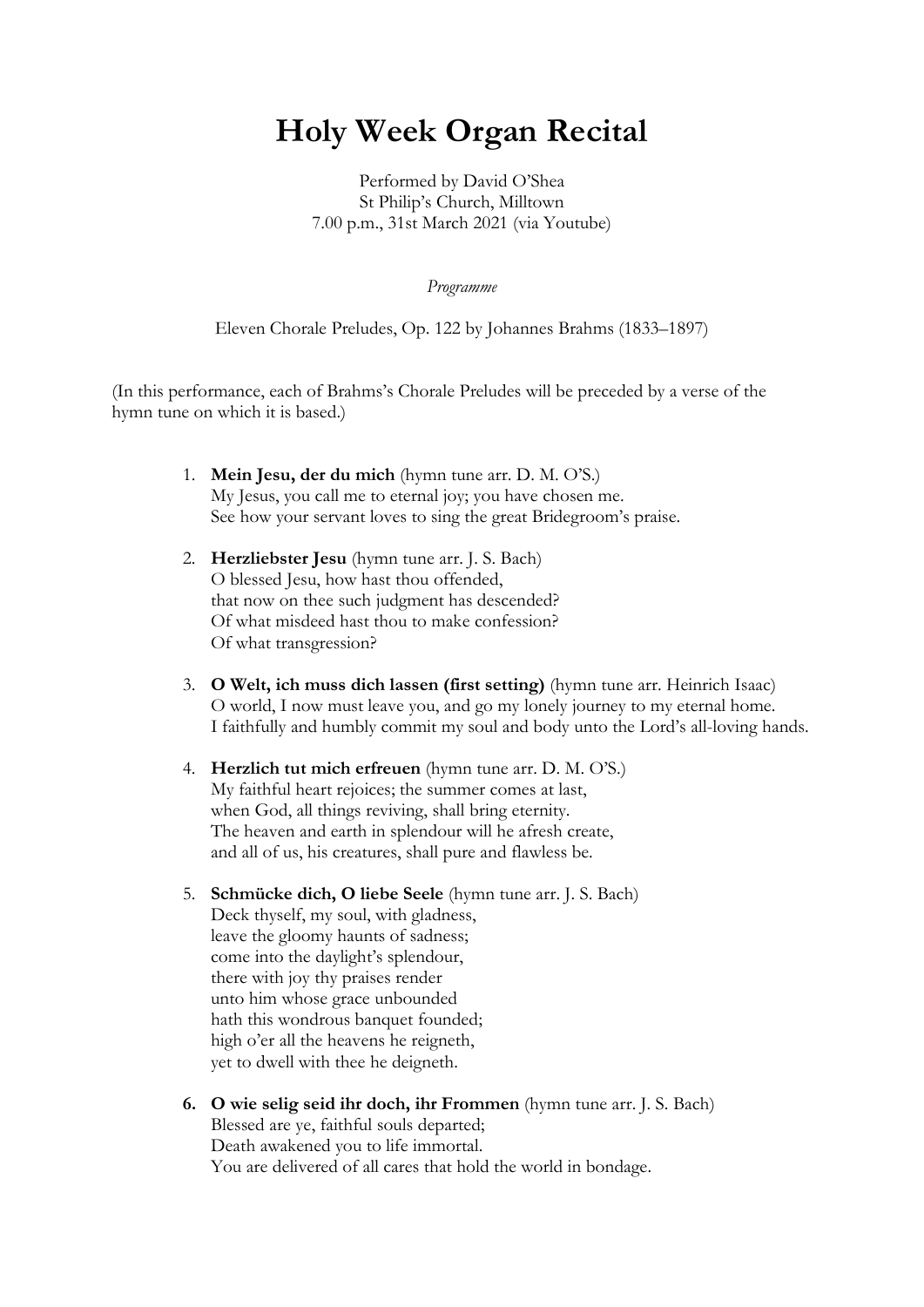- 7. O Gott, du frommer Gott (hymn tune arr. J. S. Bach) O God, thou faithful God, thou fountain ever flowing, without whom nothing is, all perfect gifts bestowing, a pure and healthy frame O give me, and within a conscience free from blame, a soul unhurt by sin.
- 8. Es ist ein Ros' entsprungen (hymn tune arr. Michael Praetorius) Behold, a rose is blooming from out a tender root, thus in the house of Jesse, as tell our ancient hymns. A young and tender shoot amid the gloom of winter burst forth in wondrous bloom.
- 9. Herzlich tut mich verlangen (first setting) (hymn tune arr. J. S. Bach) My heart is filled with longing to pass away in peace; for woes are round me thronging, and trials will not cease. O fain would I be hasting from thee, dark world of gloom, to gladness everlasting; O Jesus, quickly come!

### 10. Herzlich tut mich verlangen (second setting)

#### 11. O Welt, ich muss dich lassen (second setting)

#### Programme note

During the 1850s, Johannes Brahms took the advice of his friends and mentors Joseph Joachim and Clara Schumann and immersed himself in the study of the compositional techniques of the Baroque period. This period produced a number of Baroque-influenced organ works, which display a mastery of the contrapuntal techniques that Brahms encountered in his study of the music of J. S. Bach and his contemporaries.

Brahms produced only one further organ work in his middle period, until he composed the masterful Chorale Preludes, Op. 122 in the year before his death. These pieces, like his early organ works, show the influence of Baroque techniques, but here these are combined with the harmonic richness and emotional depth that characterize Brahms's mature works.

Eleven preludes were completed, but the set was left incomplete. It is not clear what order Brahms intended the preludes to be performed, and so for this performance I have maintained the traditional publication order. I have preceded each prelude with a harmonization of the chorale tunes that Brahms used as source material, using (where possible) arrangements he would have known.

Brahms was famously indifferent to organized religion, although he had a strong cultural, spiritual and emotional affinity with the musical and literary heritage of Lutheranism. This is most particularly evident in his sensitive and profound setting of passages from Luther's Bible in the German Requiem (first performed in 1868). The Eleven Chorale Preludes, all of which are settings of traditional Lutheran hymns, inhabit the same sound-world as the German Requiem the sense of poignant serenity that the Germans call Innigkeit.

At the twilight of his life, Brahms chose to set chorale tunes that resonated with feelings of grief and resignation, but although these preludes have moments of great darkness and anguish, they are imbued with a sense of hopefulness and peace that looks forward to a life beyond death.